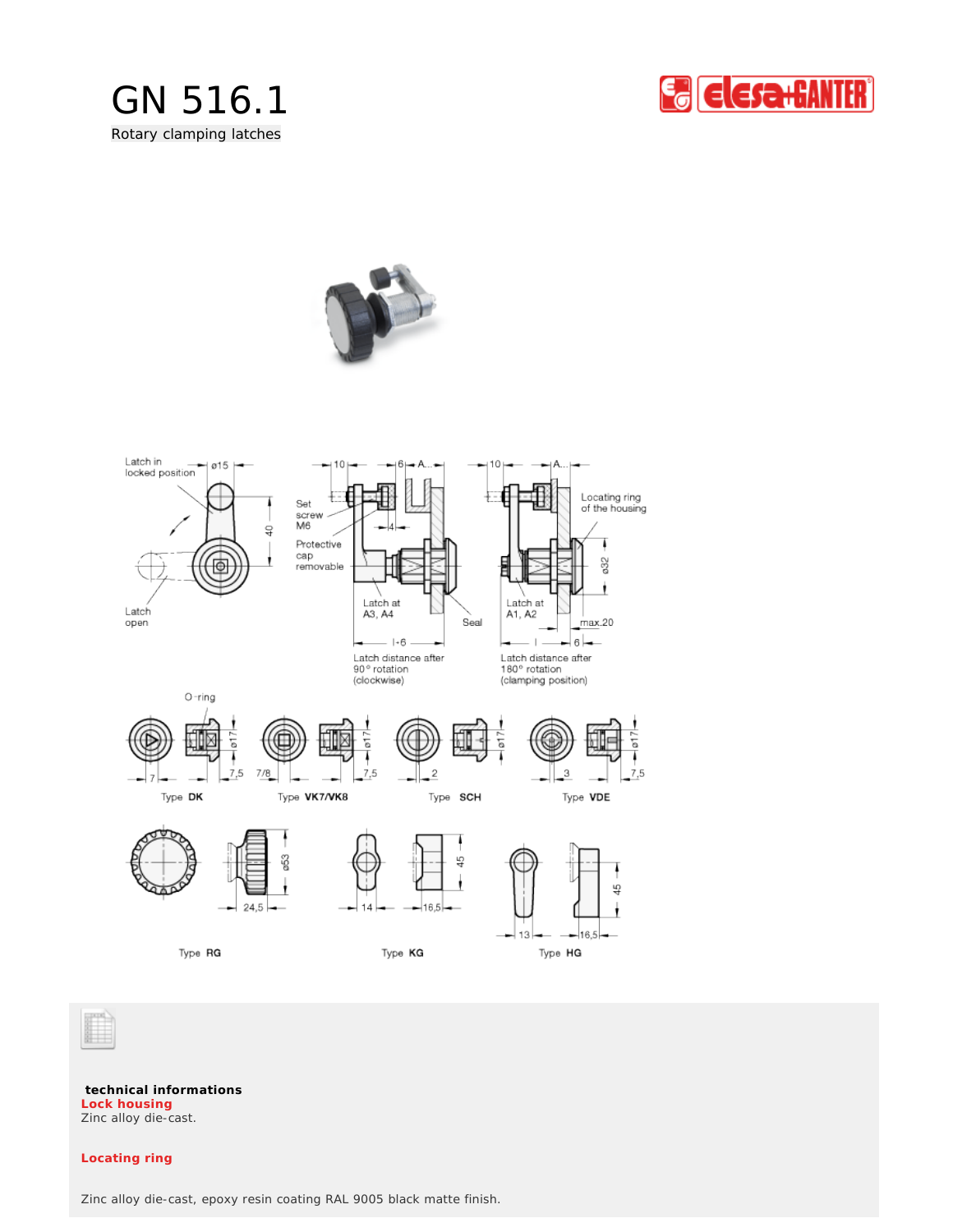### **Latch**

Zinc alloy die cast.

### **Knob, Wrench, Lever**

Polyamide based (PA), black, matte finish.

**Cover cap**

Polyamide based (PA), light grey, matte finish.

## **Standard versions available**

- Type **DK**: Operation with triangular spindle (DK7).
- Type **VK7:** Operation with square spindle A/F7.
- Type **VK8**: Operation with square spindle A/F8.
- Type **VDE:** Operation with double bit.
- Type **RG**: Operation with knurled knob GN 7336.
- Type **KG**: Operation with wrench.
- Type **HG**: Operation with lever.

#### **Accessories**

Key GN 119.2

#### *Features and applications*

The rotary clamping latches GN 516.1 have a closing mechanism which transfers the rotary movement of the operating element (key) into a 90° turn and then into a 6 mm linear stroke.

This mechanism is designed for common applications such as making a tight and vibration-proof interlock in the end position (retaining position) in connection with the protective cap.

A 10 mm adjustment within the latch distances A1 ... A4 can be achieved by the set screw M6. This covers a clamping range from 1 to 41 mm consistently.

#### *Assembly instructions*

1. Latch in starting position.

2. The first 90° turn of the actuator / key moves the latch into the usual locking position.

3. Turning the actuator further by another 90° will lift the latch in linear direction by 6 mm, pulling the door leaf against the frame or the seal and generating a vibration-proof lock.

Max. torque: 4,5 Nm Max. axial force: 340 N Max. static load 340 N

# *Installation instruction*

For installation, set a bore diameter in the door as shown in the outline drawing. Once assembled, the rotary clamping latch is pushed through the bore diameter from the front. The hexagonal nut can then be pushed over the latch from the back and bolted in place.

The installation bore diameter in the door leaf is usually generated by punching or laser application in series production. For small series and stell sheets below 2 mm thickness, the sheet metal punches GN 123 are the tool of choice (see main catalouge page 881).

The installation bore diamtere can also be set by drilling / milling.

| <b>Standard Elements</b> |                          | Weight                   |                          |                          |      |              |
|--------------------------|--------------------------|--------------------------|--------------------------|--------------------------|------|--------------|
| Description              | A <sub>1</sub>           | A <sub>2</sub>           | A3                       | A <sub>4</sub>           |      | $\mathbf{g}$ |
| GN 516.1-DK-A1           | 111                      | $\overline{\phantom{a}}$ | $\overline{\phantom{a}}$ | $\overline{\phantom{a}}$ | 40.5 | 106          |
| GN 516.1-DK-A2           | $\overline{\phantom{a}}$ | 1121                     | $\overline{\phantom{a}}$ | $\overline{\phantom{a}}$ | 40.5 | 106          |
| GN 516.1-DK-A3           | $\overline{\phantom{a}}$ | $\overline{\phantom{a}}$ | 2131                     | $\overline{\phantom{a}}$ | 56   | 106          |
| GN 516.1-DK-A4           | $\overline{\phantom{a}}$ | $\overline{\phantom{a}}$ | $\overline{\phantom{a}}$ | 3141                     | 56   | 106          |
| GN 516.1-VK7-A1          | 111                      | $\overline{\phantom{a}}$ | $\qquad \qquad -$        | $\overline{\phantom{a}}$ | 40.5 | 106          |